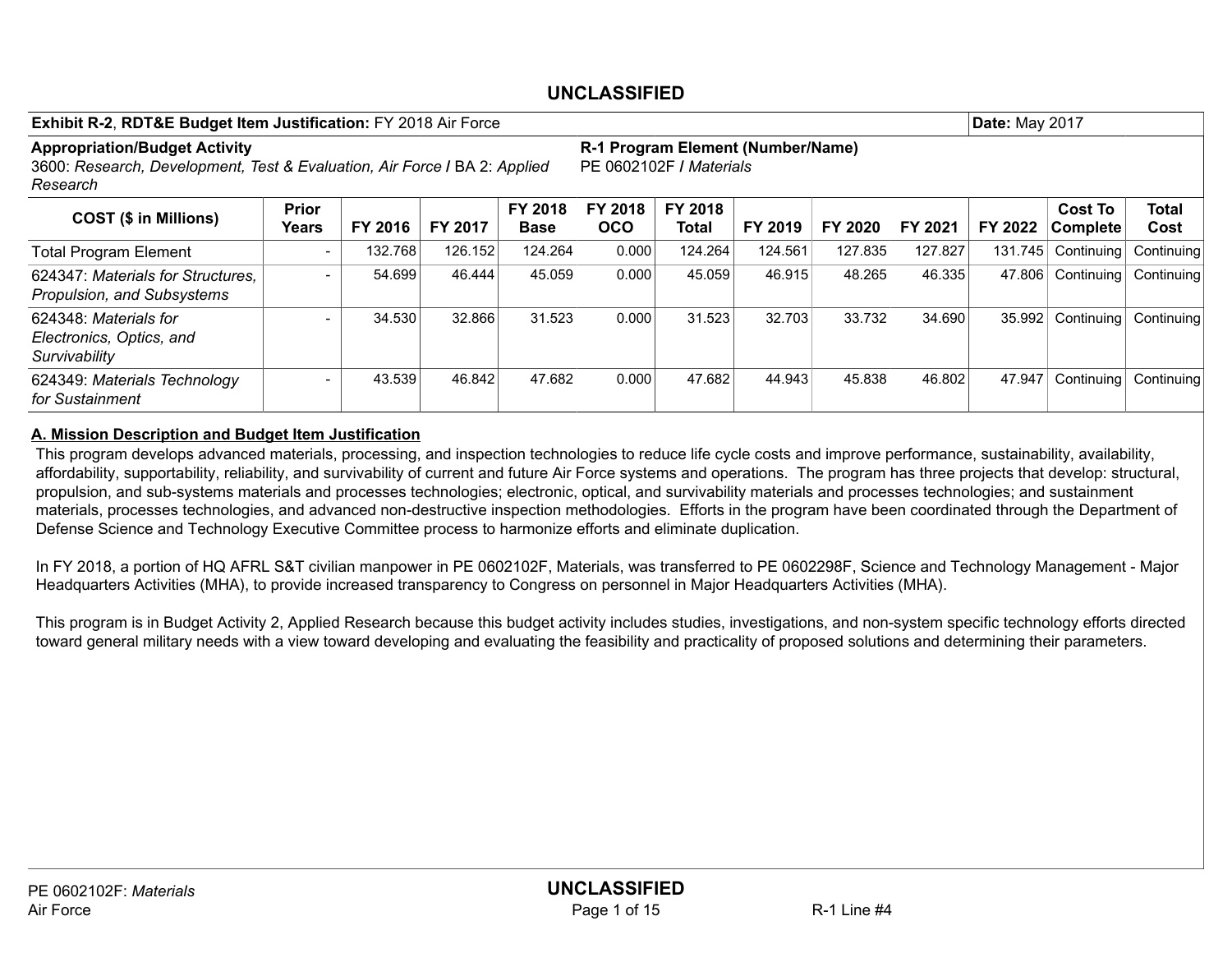| Exhibit R-2, RDT&E Budget Item Justification: FY 2018 Air Force                                                               |                                           | <b>Date: May 2017</b>   |                                                 |                    |               |          |
|-------------------------------------------------------------------------------------------------------------------------------|-------------------------------------------|-------------------------|-------------------------------------------------|--------------------|---------------|----------|
| <b>Appropriation/Budget Activity</b><br>3600: Research, Development, Test & Evaluation, Air Force I BA 2: Applied<br>Research |                                           | PE 0602102F / Materials | R-1 Program Element (Number/Name)               |                    |               |          |
| <b>B. Program Change Summary (\$ in Millions)</b>                                                                             | FY 2016                                   | FY 2017                 | <b>FY 2018 Base</b>                             | <b>FY 2018 OCO</b> | FY 2018 Total |          |
| Previous President's Budget                                                                                                   | 133.734                                   | 126.152                 | 129.016                                         | 0.000              |               | 129.016  |
| <b>Current President's Budget</b>                                                                                             | 132.768                                   | 126.152                 | 124.264                                         | 0.000              |               | 124.264  |
| <b>Total Adjustments</b>                                                                                                      | $-0.966$                                  | 0.000                   | $-4.752$                                        | 0.000              |               | $-4.752$ |
| • Congressional General Reductions                                                                                            | 0.000                                     | 0.000                   |                                                 |                    |               |          |
| • Congressional Directed Reductions                                                                                           | 0.000                                     | 0.000                   |                                                 |                    |               |          |
| • Congressional Rescissions                                                                                                   | 0.000                                     | 0.000                   |                                                 |                    |               |          |
| • Congressional Adds                                                                                                          | 0.000                                     | 0.000                   |                                                 |                    |               |          |
| • Congressional Directed Transfers                                                                                            | 0.000                                     | 0.000                   |                                                 |                    |               |          |
| • Reprogrammings                                                                                                              | 0.963                                     | 0.000                   |                                                 |                    |               |          |
| • SBIR/STTR Transfer                                                                                                          | $-1.929$                                  | 0.000                   |                                                 |                    |               |          |
| • Other Adjustments                                                                                                           | 0.000                                     | 0.000                   | $-4.752$                                        | 0.000              |               | $-4.752$ |
| <b>Congressional Add Details (\$ in Millions, and Includes General Reductions)</b>                                            |                                           |                         |                                                 |                    | FY 2016       | FY 2017  |
| Project: 624347: Materials for Structures, Propulsion, and Subsystems                                                         |                                           |                         |                                                 |                    |               |          |
| Congressional Add: Air Force Educational and Outreach Program                                                                 |                                           |                         |                                                 |                    | 8.500         |          |
|                                                                                                                               |                                           |                         | Congressional Add Subtotals for Project: 624347 |                    | 8.500         |          |
|                                                                                                                               | Congressional Add Totals for all Projects | 8.500                   |                                                 |                    |               |          |
| $\mathbf{A}$ becomes $\mathbf{A}$ and $\mathbf{B}$ and $\mathbf{B}$ and $\mathbf{B}$ and $\mathbf{A}$ becomes                 |                                           |                         |                                                 |                    |               |          |

#### Change Summary Explanation

FY 2018 decrease due to realignment of Autonomy and Laser weapon system priorities and transfer of some HQ AFRL civilian manpower to PE 0602298F, Science and Technology Management - Major Headquarters Activities.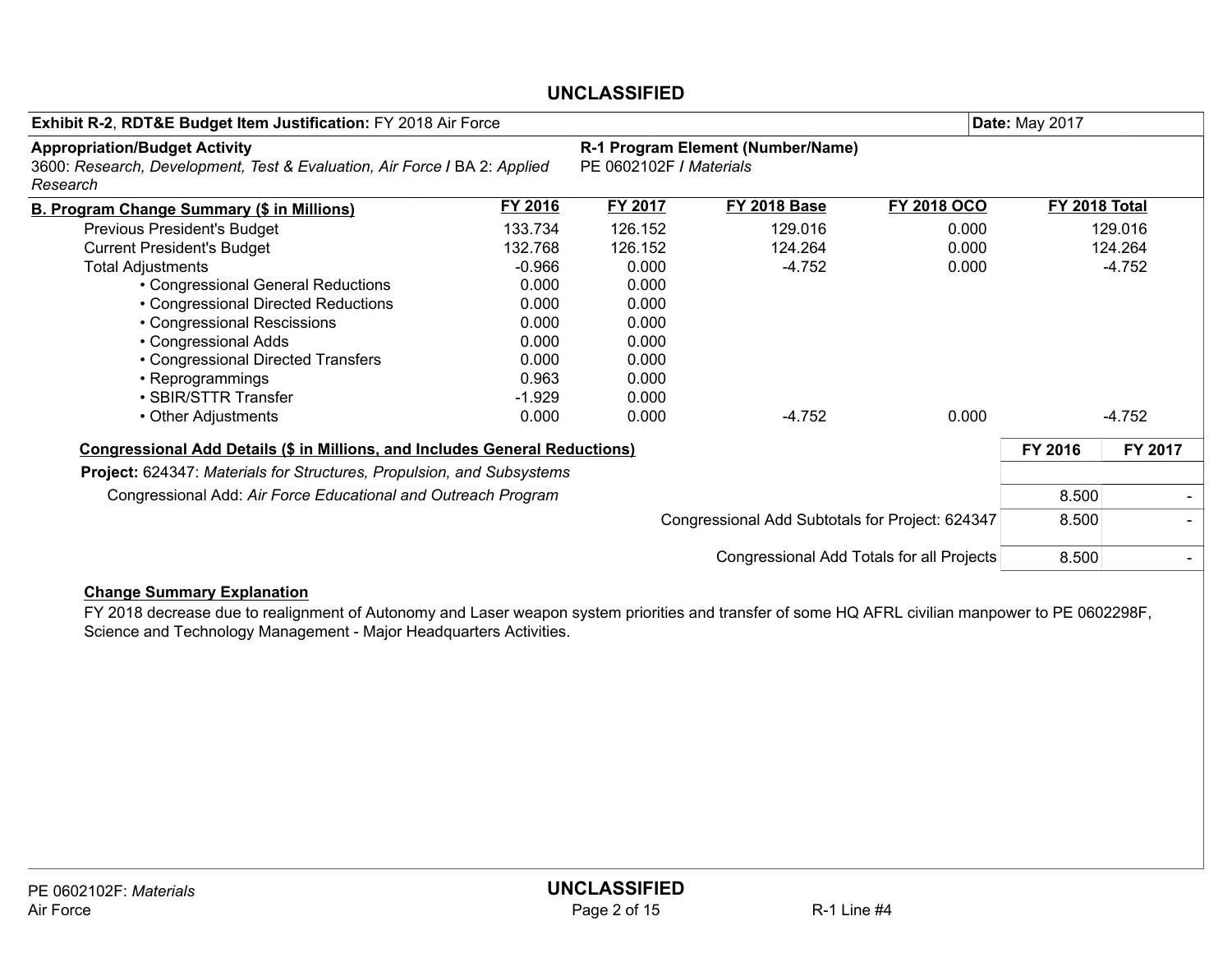| Exhibit R-2A, RDT&E Project Justification: FY 2018 Air Force    |                              |         |         |                        |                                                                      |                  |         | <b>Date: May 2017</b> |                                                                                                  |  |                                    |                      |
|-----------------------------------------------------------------|------------------------------|---------|---------|------------------------|----------------------------------------------------------------------|------------------|---------|-----------------------|--------------------------------------------------------------------------------------------------|--|------------------------------------|----------------------|
| <b>Appropriation/Budget Activity</b><br>3600/2                  |                              |         |         |                        | R-1 Program Element (Number/Name)<br><b>IPE 0602102F / Materials</b> |                  |         |                       | <b>Project (Number/Name)</b><br>624347 / Materials for Structures,<br>Propulsion, and Subsystems |  |                                    |                      |
| <b>COST (\$ in Millions)</b>                                    | <b>Prior</b><br><b>Years</b> | FY 2016 | FY 2017 | FY 2018<br><b>Base</b> | FY 2018<br>осо                                                       | FY 2018<br>Total | FY 2019 | FY 2020               | FY 2021                                                                                          |  | <b>Cost To</b><br>FY 2022 Complete | <b>Total</b><br>Cost |
| 624347: Materials for Structures,<br>Propulsion, and Subsystems |                              | 54.699  | 46.444  | 45.059                 | 0.000                                                                | 45.059           | 46.915  | 48.265                | 46.335                                                                                           |  | 47.806 Continuing                  | Continuina           |

#### A. Mission Description and Budget Item Justification

This project develops the materials and processing technology base for aircraft, spacecraft, launch systems, and missiles to improve affordability, maintainability, and performance of current and future Air Force systems. A family of affordable lightweight materials is being developed, including metals, polymers, ceramics, metallic and nonmetallic composites, and hybrid materials to provide upgraded capabilities for existing aircraft, missile, and propulsion systems to meet the future system requirements. The project develops high-temperature turbine engine materials that will enable engine designs to double the turbine engine thrust-to-weight ratio. Advanced high temperature protection materials are being developed that are affordable, lightweight, dimensionally stable, thermally conductive, and/or ablation and erosion resistant to meet aerospace and missile requirements. Alternative or replacement materials are being developed to maintain the performance of aging operational systems. Materials for thermal management including coolants, adaptive thermally conductive materials, coatings, friction and wear-resistant materials, and other pervasive nonstructural materials technologies are being developed for directed energy, propulsion, and subsystems on aircraft, spacecraft, and missiles. The project concurrently develops advanced processing methods to enable adaptive processing of aerospace materials.

| <b>B. Accomplishments/Planned Programs (\$ in Millions)</b>                                                                                                                                                                                                                                                                                                                                                                                                                                                                                                                                                                                                                                                                                                                                                                                                                                                                                                              | FY 2016 | FY 2017 | FY 2018 |
|--------------------------------------------------------------------------------------------------------------------------------------------------------------------------------------------------------------------------------------------------------------------------------------------------------------------------------------------------------------------------------------------------------------------------------------------------------------------------------------------------------------------------------------------------------------------------------------------------------------------------------------------------------------------------------------------------------------------------------------------------------------------------------------------------------------------------------------------------------------------------------------------------------------------------------------------------------------------------|---------|---------|---------|
| <b>Title:</b> Ceramics and Composites                                                                                                                                                                                                                                                                                                                                                                                                                                                                                                                                                                                                                                                                                                                                                                                                                                                                                                                                    | 22.316  | 27.378  | 26.585  |
| Description: Develop ceramic, ceramic matrix composite, and hybrid materials technologies for performance and supportability<br>improvement in propulsion systems and high temperature aerospace structures.                                                                                                                                                                                                                                                                                                                                                                                                                                                                                                                                                                                                                                                                                                                                                             |         |         |         |
| <b>FY 2016 Accomplishments:</b><br>Continued to demonstrate new advanced processing methods, coating technologies, and behavior and life prediction for higher<br>temperature capable organic and ceramic matrix composites. Demonstrated enviro-mechanical damage models that have been<br>validated via ceramic matrix composite oxidation studies for the hot section of turbine engines. Finalized vane geometry for rig test<br>to further validate damage models in realistic environment. Continued to advance the development and validation of new ceramic<br>and organic matrix composite materials and processes with higher temperature capability for propulsion systems and aerospace<br>structures. Continued to advance and integrate the computational material science infrastructure for composite materials in an<br>effort to accelerate the development and certification of advanced composite materials. Demonstrated multi-functional materials |         |         |         |
| and processes for applications requiring advanced electromagnetic and laser protection for aerospace structures.<br><b>FY 2017 Plans:</b><br>Validate repeatability of new advanced processing methods, coating technologies, and behavioral life prediction for higher<br>temperature capable organic and ceramic matrix composites. Continue to demonstrate severe environment durability of advanced<br>composite systems via mechanical testing. Continue to advance the development and validate new ceramic and organic matrix                                                                                                                                                                                                                                                                                                                                                                                                                                     |         |         |         |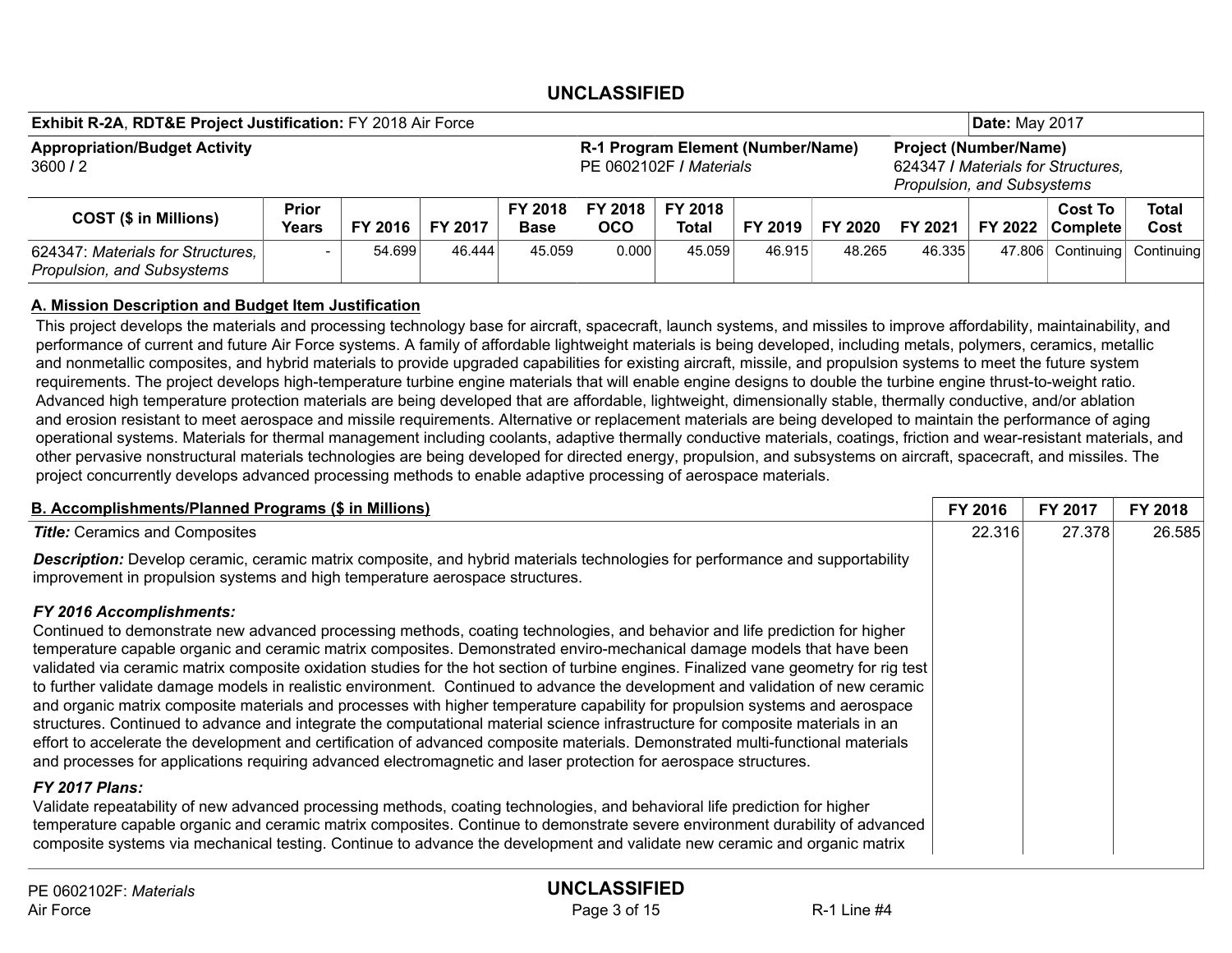| Exhibit R-2A, RDT&E Project Justification: FY 2018 Air Force                                                                                                                                                                                                                                                                                                                                                                                                                                                                                                                                                                                                                                                                                                                                                                                                                                                                                                                                                                                                                                                              |                                                              |                                                                                                  | <b>Date: May 2017</b> |         |         |
|---------------------------------------------------------------------------------------------------------------------------------------------------------------------------------------------------------------------------------------------------------------------------------------------------------------------------------------------------------------------------------------------------------------------------------------------------------------------------------------------------------------------------------------------------------------------------------------------------------------------------------------------------------------------------------------------------------------------------------------------------------------------------------------------------------------------------------------------------------------------------------------------------------------------------------------------------------------------------------------------------------------------------------------------------------------------------------------------------------------------------|--------------------------------------------------------------|--------------------------------------------------------------------------------------------------|-----------------------|---------|---------|
| <b>Appropriation/Budget Activity</b><br>3600/2                                                                                                                                                                                                                                                                                                                                                                                                                                                                                                                                                                                                                                                                                                                                                                                                                                                                                                                                                                                                                                                                            | R-1 Program Element (Number/Name)<br>PE 0602102F / Materials | <b>Project (Number/Name)</b><br>624347 / Materials for Structures.<br>Propulsion, and Subsystems |                       |         |         |
| <b>B. Accomplishments/Planned Programs (\$ in Millions)</b>                                                                                                                                                                                                                                                                                                                                                                                                                                                                                                                                                                                                                                                                                                                                                                                                                                                                                                                                                                                                                                                               |                                                              | FY 2016                                                                                          |                       | FY 2017 | FY 2018 |
| composite materials and processes with higher temperature capability for propulsion systems and aerospace structures. Continue<br>to advance and integrate the computational material science infrastructure for composite materials in an effort to accelerate the<br>development and certification of advanced composite materials. Continue the development of composite damage progression<br>models for application in an engineering environment.                                                                                                                                                                                                                                                                                                                                                                                                                                                                                                                                                                                                                                                                   |                                                              |                                                                                                  |                       |         |         |
| <b>FY 2018 Plans:</b><br>Continue the validation of repeatability of new advanced processing methods, coating technologies, and behavioral life prediction<br>for higher temperature capable organic and ceramic matrix composites. Continue to demonstrate severe environment durability<br>of advanced composite systems via mechanical testing. Continue exploration of new ceramic and polymer matrix composite<br>materials and processes with higher temperature capability for next generation propulsion systems and aerospace structures.<br>Continue to advance and integrate the computational material science infrastructure for composite materials in an effort to<br>accelerate the development and certification of advanced composite materials. Verify and validate damage progression models<br>on increasingly complex polymer matrix composite structural applications. Continue development of composite damage<br>progression models for application in an engineering environment.                                                                                                               |                                                              |                                                                                                  |                       |         |         |
| <b>Title: Metals</b>                                                                                                                                                                                                                                                                                                                                                                                                                                                                                                                                                                                                                                                                                                                                                                                                                                                                                                                                                                                                                                                                                                      |                                                              |                                                                                                  | 19.101                | 14.357  | 13.968  |
| <b>Description:</b> Develop lightweight and high temperature metallics, life prediction, and metals processing technologies for<br>increased affordability, durability, and reliability.                                                                                                                                                                                                                                                                                                                                                                                                                                                                                                                                                                                                                                                                                                                                                                                                                                                                                                                                  |                                                              |                                                                                                  |                       |         |         |
| FY 2016 Accomplishments:<br>Completed testing of heat treatments of advanced nickel alloys used in high pressure turbine disks to determine best conditions<br>to minimize crack growth. Finalized the demonstration of analysis techniques for understanding and explicitly treating residual<br>stress in nickel-base superalloy components. Validated repeatability of advanced computation methods to support material<br>development and characterization modeling. Continued demonstration of quantitative, predictive models for performance of<br>metallic based thermal management systems. Continued to analyze relationships between microstructure, processing, properties,<br>and performance of metallic, hybrid, nanoscale, and gradient metallic materials. Continued development of integrated material/<br>manufacturing and component analysis for life management and development of structural materials innovative research.<br>Supported the industry in developing affordable metal processes and components. Continued to advance the development of the<br>next generation turbine engine disk. |                                                              |                                                                                                  |                       |         |         |
| FY 2017 Plans:<br>Implementation of advanced computation methods to support material development and characterization modeling. Continue<br>demonstration of quantitative, predictive models for performance of metallic based thermal management systems. Continue<br>to analyze relationships between microstructure, processing, properties, and performance of metallic, hybrid, nanoscale, and<br>gradient metallic materials. Continue development of affordable integrated material/manufacturing and component analysis                                                                                                                                                                                                                                                                                                                                                                                                                                                                                                                                                                                           |                                                              |                                                                                                  |                       |         |         |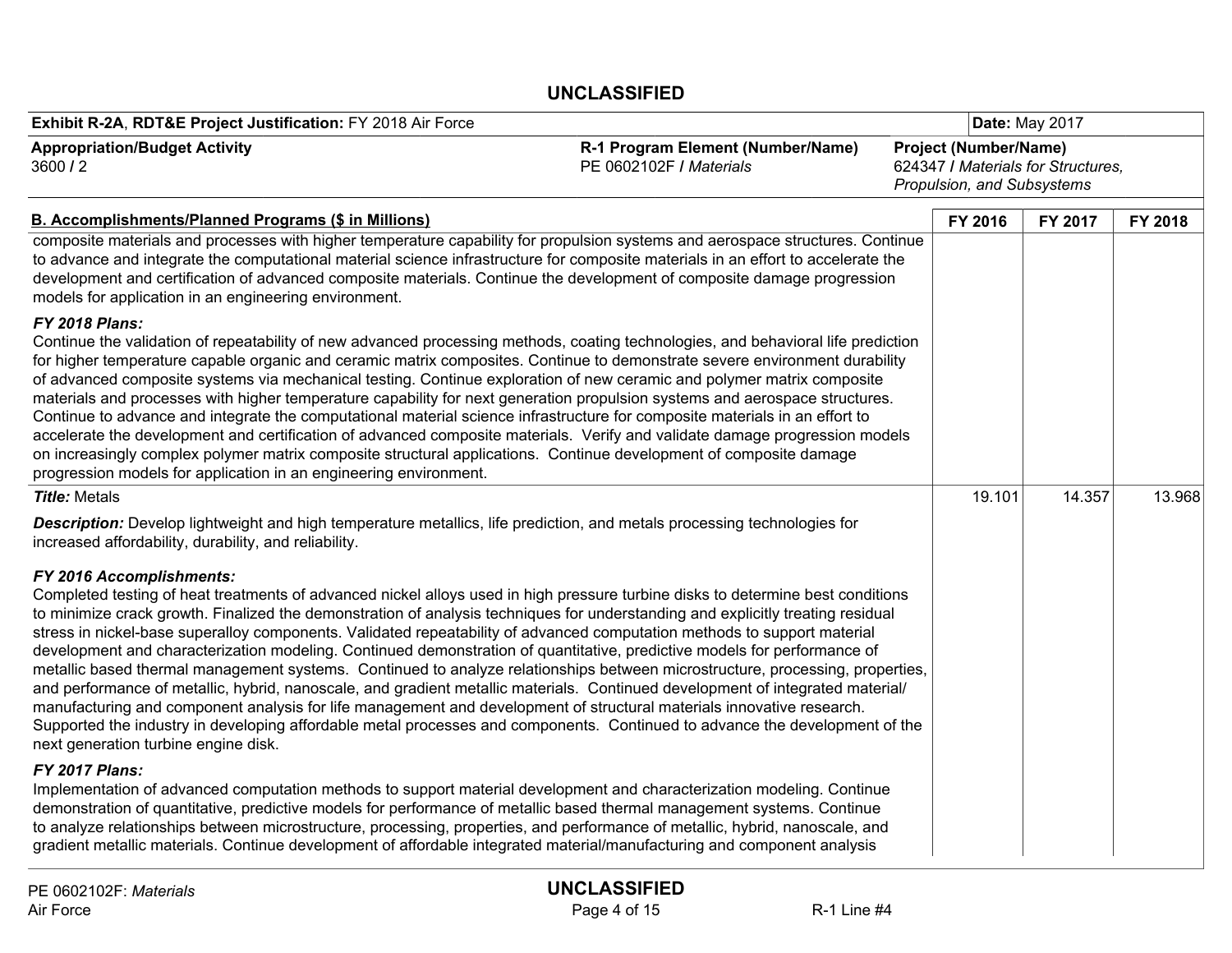| Exhibit R-2A, RDT&E Project Justification: FY 2018 Air Force                                                                                                                                                                                                                                                                                                                                                                                                                                                                                                                                                                                                                                                                                                                                                                                                                                                                                                                                                                                                                                                                                                                 |                                                              | <b>Date: May 2017</b>                                      |                                    |         |
|------------------------------------------------------------------------------------------------------------------------------------------------------------------------------------------------------------------------------------------------------------------------------------------------------------------------------------------------------------------------------------------------------------------------------------------------------------------------------------------------------------------------------------------------------------------------------------------------------------------------------------------------------------------------------------------------------------------------------------------------------------------------------------------------------------------------------------------------------------------------------------------------------------------------------------------------------------------------------------------------------------------------------------------------------------------------------------------------------------------------------------------------------------------------------|--------------------------------------------------------------|------------------------------------------------------------|------------------------------------|---------|
| <b>Appropriation/Budget Activity</b><br>3600/2                                                                                                                                                                                                                                                                                                                                                                                                                                                                                                                                                                                                                                                                                                                                                                                                                                                                                                                                                                                                                                                                                                                               | R-1 Program Element (Number/Name)<br>PE 0602102F / Materials | <b>Project (Number/Name)</b><br>Propulsion, and Subsystems | 624347 / Materials for Structures. |         |
| <b>B. Accomplishments/Planned Programs (\$ in Millions)</b>                                                                                                                                                                                                                                                                                                                                                                                                                                                                                                                                                                                                                                                                                                                                                                                                                                                                                                                                                                                                                                                                                                                  |                                                              | FY 2016                                                    | FY 2017                            | FY 2018 |
| for life management and development of structural materials innovative research. Continue to advance development of next<br>generation turbine engine disk and reliable affordable metallic structural components through computational methods. Initiate the<br>integration and demonstration of advanced analytical tools to optimize design and certification of additively manufactured metallic<br>components.                                                                                                                                                                                                                                                                                                                                                                                                                                                                                                                                                                                                                                                                                                                                                          |                                                              |                                                            |                                    |         |
| <b>FY 2018 Plans:</b><br>Continue implementation of advanced computation methods to support material development and characterization modeling.<br>Continue demonstration of quantitative, predictive models for performance of metallic based thermal management systems.<br>Continue to analyze relationships between microstructure, processing, properties, and performance of metallic, hybrid, nanoscale,<br>and gradient metallic materials. Validate and continue development of affordable integrated material/manufacturing and<br>component analysis for life management and development of affordable structural materials innovative research. Continue to<br>advance development of next generation turbine engine disk and reliable affordable metallic structural components through<br>computational methods. Continue demonstration of the value of integrated analytical tools in the optimization of design and<br>certification of additively manufactured metallic components. Initiate the development of integrated spatial registration capability<br>addressing accuracy, precision, and durability for all intended state awareness applications. |                                                              |                                                            |                                    |         |
| <b>Title:</b> Thermal Protection Materials                                                                                                                                                                                                                                                                                                                                                                                                                                                                                                                                                                                                                                                                                                                                                                                                                                                                                                                                                                                                                                                                                                                                   |                                                              | 4.782                                                      | 4.709                              | 4.506   |
| Description: Develop and evaluate lightweight, active, adaptive, multifunctional, high temperature, and durable material systems<br>for extreme environments and hypersonic applications.                                                                                                                                                                                                                                                                                                                                                                                                                                                                                                                                                                                                                                                                                                                                                                                                                                                                                                                                                                                    |                                                              |                                                            |                                    |         |
| FY 2016 Accomplishments:<br>Demonstrated use of ceramic matrix composites in hypersonic jet engine to simplify internal fuel cooling system. Continued<br>to refine and improve processing methods to fabricate materials required for expendable hypersonic applications. Continued<br>development of unique experimental techniques to assess mechanical properties and time-dependent behavior. Assessed<br>material properties and performance against requirements for control surfaces, leading edges and acreage. Validated<br>computational models to assess environmental degradation of materials in a hypersonic environment.                                                                                                                                                                                                                                                                                                                                                                                                                                                                                                                                     |                                                              |                                                            |                                    |         |
| FY 2017 Plans:<br>Continue to refine and demonstrate improved processing methods for fabricating materials required for expendable hypersonic<br>applications. Refine and continue development of unique experimental techniques to assess mechanical properties and time-<br>dependent behavior. Continue to validate and demonstrate material properties and performance meet design needs for control<br>surfaces, leading edges and acreage. Continue to validate computational models to assess environmental degradation of<br>materials in a hypersonic environment.<br><b>FY 2018 Plans:</b>                                                                                                                                                                                                                                                                                                                                                                                                                                                                                                                                                                         |                                                              |                                                            |                                    |         |
|                                                                                                                                                                                                                                                                                                                                                                                                                                                                                                                                                                                                                                                                                                                                                                                                                                                                                                                                                                                                                                                                                                                                                                              |                                                              |                                                            |                                    |         |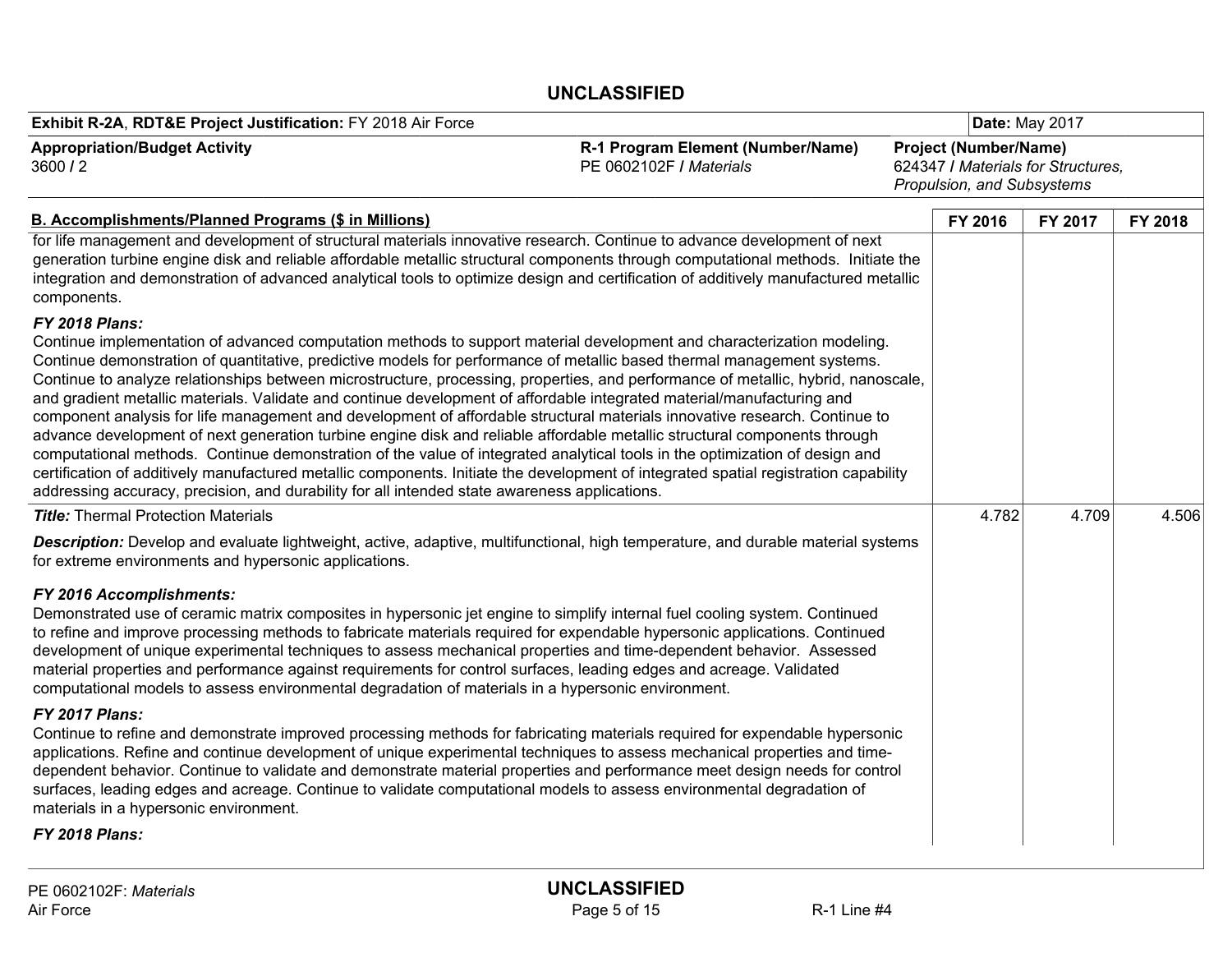| Exhibit R-2A, RDT&E Project Justification: FY 2018 Air Force                                                                                                                                                                                                                                                                                                                                                                                                                                                                    |                                                              |         | <b>Date: May 2017</b>                                                                            |         |         |         |  |  |
|---------------------------------------------------------------------------------------------------------------------------------------------------------------------------------------------------------------------------------------------------------------------------------------------------------------------------------------------------------------------------------------------------------------------------------------------------------------------------------------------------------------------------------|--------------------------------------------------------------|---------|--------------------------------------------------------------------------------------------------|---------|---------|---------|--|--|
| <b>Appropriation/Budget Activity</b><br>3600/2                                                                                                                                                                                                                                                                                                                                                                                                                                                                                  | R-1 Program Element (Number/Name)<br>PE 0602102F / Materials |         | <b>Project (Number/Name)</b><br>624347 / Materials for Structures,<br>Propulsion, and Subsystems |         |         |         |  |  |
| <b>B. Accomplishments/Planned Programs (\$ in Millions)</b>                                                                                                                                                                                                                                                                                                                                                                                                                                                                     |                                                              |         |                                                                                                  | FY 2016 | FY 2017 | FY 2018 |  |  |
| Validate and refine processing methods for fabricating materials required for expendable hypersonic applications. Continue to<br>refine and develop unique experimental techniques to assess mechanical properties and time-dependent behavior. Continue<br>to validate and demonstrate material properties and performance to meet design needs for control surfaces, leading edges<br>and acreage. Continue to validate computational models to assess environmental degradation of materials in a hypersonic<br>environment. |                                                              |         |                                                                                                  |         |         |         |  |  |
|                                                                                                                                                                                                                                                                                                                                                                                                                                                                                                                                 | <b>Accomplishments/Planned Programs Subtotals</b>            |         |                                                                                                  | 46.199  | 46.444  | 45.059  |  |  |
|                                                                                                                                                                                                                                                                                                                                                                                                                                                                                                                                 |                                                              | FY 2016 | FY 2017                                                                                          |         |         |         |  |  |
| <b>Congressional Add:</b> Air Force Educational and Outreach Program                                                                                                                                                                                                                                                                                                                                                                                                                                                            |                                                              | 8.500   |                                                                                                  |         |         |         |  |  |
| FY 2016 Accomplishments: Conducted congressionally directed effort                                                                                                                                                                                                                                                                                                                                                                                                                                                              |                                                              |         |                                                                                                  |         |         |         |  |  |
|                                                                                                                                                                                                                                                                                                                                                                                                                                                                                                                                 | <b>Congressional Adds Subtotals</b>                          | 8.500   |                                                                                                  |         |         |         |  |  |
| C. Other Program Funding Summary (\$ in Millions)<br>N/A<br><b>Remarks</b><br><b>D. Acquisition Strategy</b><br>N/A.<br><b>E. Performance Metrics</b><br>Please refer to the Performance Base Budget Overview Book for information on how Air Force resources are applied and how those resources are contributing to Air<br>Force performance goals and most importantly, how they contribute to our mission.                                                                                                                  |                                                              |         |                                                                                                  |         |         |         |  |  |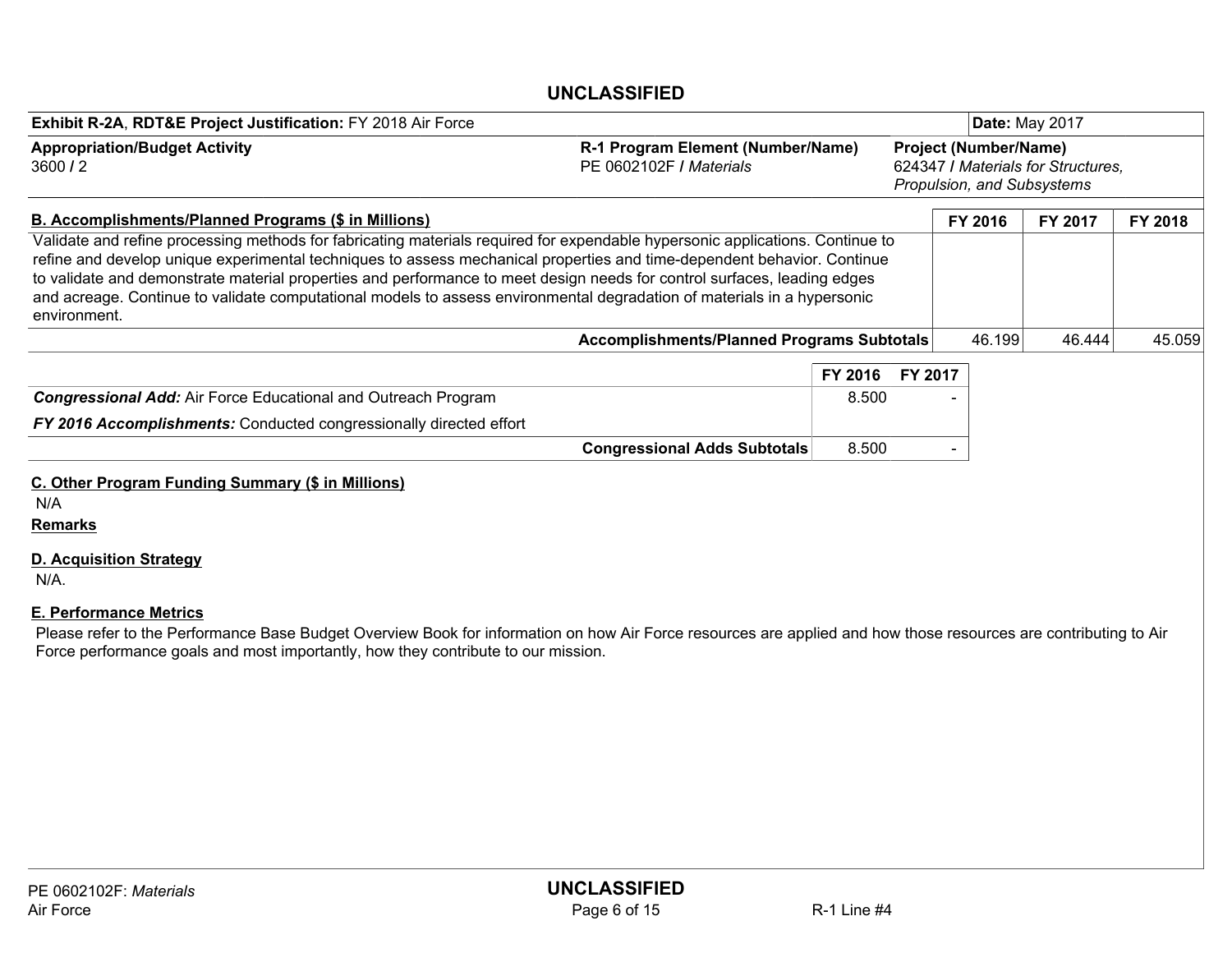| Exhibit R-2A, RDT&E Project Justification: FY 2018 Air Force       |                       |         |         |                        |                                                              |                  |         | <b>Date: May 2017</b> |                                                                                                  |         |                                   |                      |
|--------------------------------------------------------------------|-----------------------|---------|---------|------------------------|--------------------------------------------------------------|------------------|---------|-----------------------|--------------------------------------------------------------------------------------------------|---------|-----------------------------------|----------------------|
| <b>Appropriation/Budget Activity</b><br>3600/2                     |                       |         |         |                        | R-1 Program Element (Number/Name)<br>PE 0602102F / Materials |                  |         |                       | <b>Project (Number/Name)</b><br>624348 I Materials for Electronics, Optics,<br>and Survivability |         |                                   |                      |
| <b>COST (\$ in Millions)</b>                                       | <b>Prior</b><br>Years | FY 2016 | FY 2017 | FY 2018<br><b>Base</b> | FY 2018<br><b>OCO</b>                                        | FY 2018<br>Total | FY 2019 | FY 2020               | FY 2021                                                                                          | FY 2022 | <b>Cost To</b><br><b>Complete</b> | <b>Total</b><br>Cost |
| 624348: Materials for<br>Electronics, Optics, and<br>Survivability |                       | 34.530  | 32.866  | 31.523                 | 0.000                                                        | 31.523           | 32.703  | 33.732                | 34.690                                                                                           |         | 35.992 Continuing                 | Continuing           |

#### A. Mission Description and Budget Item Justification

This project develops materials technologies for Intelligence, Surveillance, and Reconnaissance (ISR), situational awareness, and low-observable systems and subsystems for aircraft and missile applications, including sensor, microwave, and short, mid, and long-wave infrared (SWIR, MWIR, LWIR) detection and countermeasures devices used for targeting, electronic warfare, and active aircraft protection. Materials for protection of aircrews, sensors, and aircraft from laser, highpower microwave directed energy threats are also developed. Electronic and optical materials are being developed to enable surveillance and situational awareness with faster operating speeds, greater tunability, higher power output, improved thermal management (including higher operating temperatures), greater sensitivity, and extended dynamic range. New materials are being developed to counter the most prominent laser threats and to respond to emerging and agile threat wavelengths without impairing mission effectiveness. The project develops nanostructured and biological materials for aircraft structures, munitions, air vehicle subsystems, and personnel. The project develops novel materials for electromagnetic interactions with matter for electromagnetic pulse, high power microwave, and lightning strike protection.

| <b>B. Accomplishments/Planned Programs (\$ in Millions)</b>                                                                                                                                                                                                                                                                                                                                                                                                                                                                                                                                                                                                                                                                                                                                                                                                                              | FY 2016 | <b>FY 2017</b> | FY 2018 |
|------------------------------------------------------------------------------------------------------------------------------------------------------------------------------------------------------------------------------------------------------------------------------------------------------------------------------------------------------------------------------------------------------------------------------------------------------------------------------------------------------------------------------------------------------------------------------------------------------------------------------------------------------------------------------------------------------------------------------------------------------------------------------------------------------------------------------------------------------------------------------------------|---------|----------------|---------|
| <b>Title:</b> Infrared Detector and Electromagnetic Device Materials                                                                                                                                                                                                                                                                                                                                                                                                                                                                                                                                                                                                                                                                                                                                                                                                                     | 11.364  | 10.846         | 10.403  |
| <b>Description:</b> Develop infrared (IR) detector and Electro-magnetic device materials and processes technologies for performance,<br>affordability, and operational capability of surveillance, tracking, targeting, and situational awareness systems.                                                                                                                                                                                                                                                                                                                                                                                                                                                                                                                                                                                                                               |         |                |         |
| <b>FY 2016 Accomplishments:</b><br>Demonstrated additively manufactured conformal electronic structures for communication applications. Demonstrated models of<br>optical/IR behavior for materials. Developed nanoscale materials for use in producing detectors. Continued to develop materials<br>for use in high resolution MWIR. Continued to develop materials to support and provide persistent air and space ISR. Continued<br>to utilize computational materials science to improve performance prediction models. Continued development of quantum<br>materials for aerospace applications. Continued development of SWIR detector materials and hyper-spectral LWIR. Continued<br>development of radio frequency and IR photonics for air vehicle applications. Pursued development of nanostructured materials<br>for components to enable agile radio frequency capability. |         |                |         |
| FY 2017 Plans:<br>Develop and demonstrate materials and processes for control and detection of electromagnetic radiation for ISR technologies.<br>Continue to develop and demonstrate materials for use in high resolution imaging by electromagnetic radiation. Demonstrate<br>nanoscale materials, meta materials, and models for use in producing detectors. Continue to utilize computational materials                                                                                                                                                                                                                                                                                                                                                                                                                                                                              |         |                |         |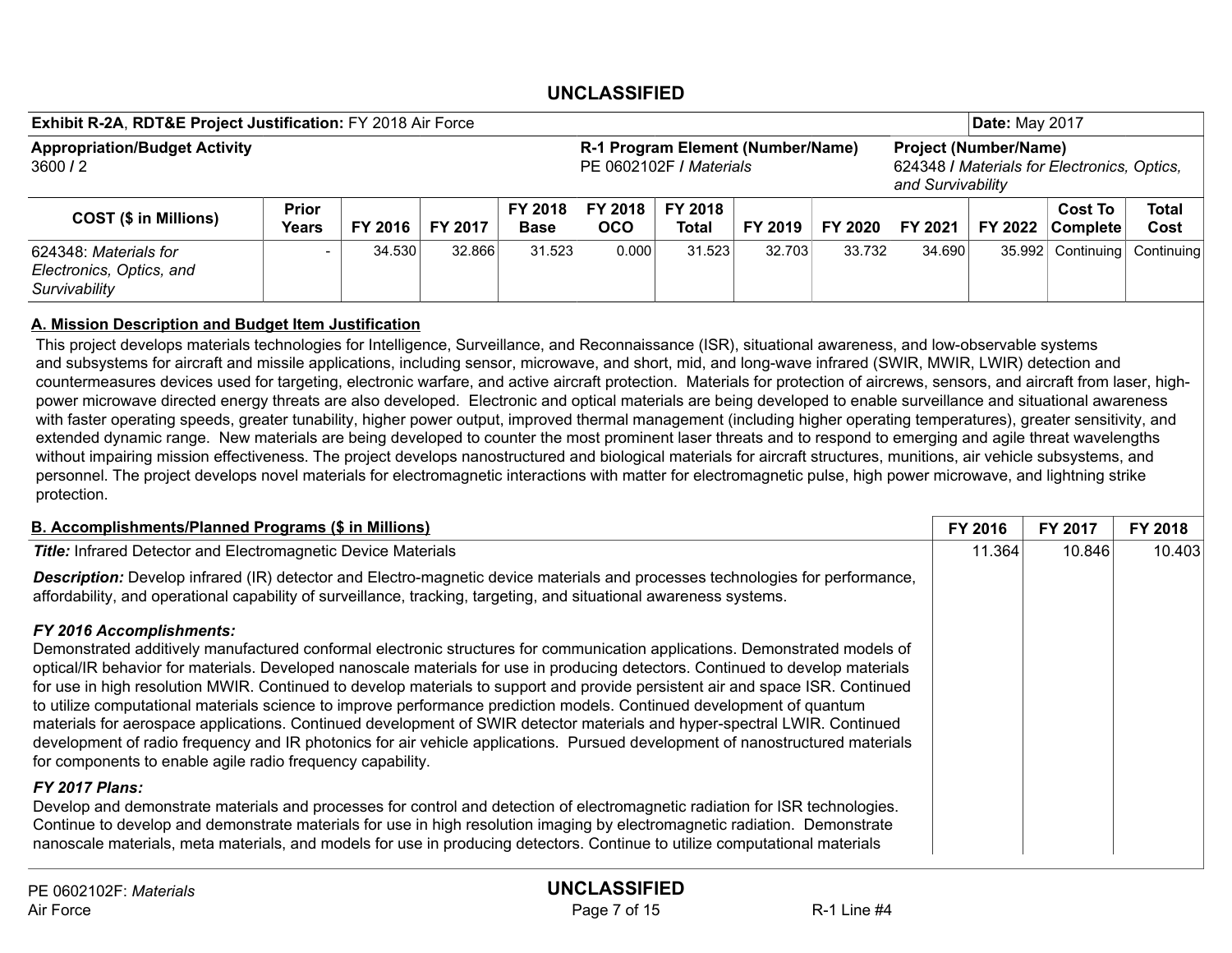| Exhibit R-2A, RDT&E Project Justification: FY 2018 Air Force                                                                                                                                                                                                                                                                                                                                                                                                                                                                                                                                                                                                                                                                                                                                                                                                                                                                                                                                                                                    |                                                              | Date: May 2017    |                                                                             |         |  |  |  |
|-------------------------------------------------------------------------------------------------------------------------------------------------------------------------------------------------------------------------------------------------------------------------------------------------------------------------------------------------------------------------------------------------------------------------------------------------------------------------------------------------------------------------------------------------------------------------------------------------------------------------------------------------------------------------------------------------------------------------------------------------------------------------------------------------------------------------------------------------------------------------------------------------------------------------------------------------------------------------------------------------------------------------------------------------|--------------------------------------------------------------|-------------------|-----------------------------------------------------------------------------|---------|--|--|--|
| <b>Appropriation/Budget Activity</b><br>3600/2                                                                                                                                                                                                                                                                                                                                                                                                                                                                                                                                                                                                                                                                                                                                                                                                                                                                                                                                                                                                  | R-1 Program Element (Number/Name)<br>PE 0602102F / Materials | and Survivability | <b>Project (Number/Name)</b><br>624348 / Materials for Electronics, Optics, |         |  |  |  |
| <b>B. Accomplishments/Planned Programs (\$ in Millions)</b>                                                                                                                                                                                                                                                                                                                                                                                                                                                                                                                                                                                                                                                                                                                                                                                                                                                                                                                                                                                     |                                                              | FY 2016           | FY 2017                                                                     | FY 2018 |  |  |  |
| science to improve performance prediction and reliability models. Continue to demonstrate quantum materials for aerospace<br>applications. Continue to develop and demonstrate SWIR detector materials and hyperspectral LWIR materials. Demonstrate<br>materials and processes for the integration of radio frequency and optical signals, as well as concepts for novel optical<br>devices and components. Continue development of radio frequency and IR photonics for air vehicle applications. Demonstrate<br>nanostructured materials for components to enable agile radio frequency capability.                                                                                                                                                                                                                                                                                                                                                                                                                                          |                                                              |                   |                                                                             |         |  |  |  |
| <b>FY 2018 Plans:</b><br>Continue to develop and demonstrate materials and processes for control and detection of electromagnetic radiation for ISR<br>technologies. Continue to develop and demonstrate materials for use in high resolution imaging by electromagnetic radiation.<br>Continue to demonstrate nanoscale materials, meta materials, and models for use in producing detectors. Continue to utilize<br>computational materials science to improve performance prediction and reliability models. Continue to demonstrate quantum<br>materials for aerospace applications. Continue to develop and demonstrate SWIR detector materials and hyper-spectral LWIR<br>materials. Validate materials and processes for integration of radio frequency and optical signals as well as concepts for novel<br>optical devices and components. Validate and continue development of photonics for air vehicle applications. Continue to<br>demonstrate nanostructured materials for components to enable agile radio frequency capability. |                                                              |                   |                                                                             |         |  |  |  |
| <b>Title:</b> Directed Energy Hardened Materials                                                                                                                                                                                                                                                                                                                                                                                                                                                                                                                                                                                                                                                                                                                                                                                                                                                                                                                                                                                                |                                                              | 13.017            | 12.160                                                                      | 11.979  |  |  |  |
| Description: Develop and demonstrate technologies to enhance the safety, survivability, and mission effectiveness of aircrews,<br>sensors, viewing systems, and related assets.                                                                                                                                                                                                                                                                                                                                                                                                                                                                                                                                                                                                                                                                                                                                                                                                                                                                 |                                                              |                   |                                                                             |         |  |  |  |
| FY 2016 Accomplishments:<br>Demonstrated repeatability of materials and technologies to protect against directed energy threats. Developed advanced optical<br>limiter materials for damage protection, enhanced hybrid materials for advanced applications in airborne, space, and personnel<br>systems. Continued to validate materials for high energy laser interactions. Developed approaches for integration of multi-modal<br>hardening into structures and devices. Continued to utilize computational materials science to employ multi-scale modeling for<br>design of robust, reliable integrated protection.                                                                                                                                                                                                                                                                                                                                                                                                                        |                                                              |                   |                                                                             |         |  |  |  |
| <b>FY 2017 Plans:</b><br>Continue to demonstrate repeatability of materials and technologies to protect against directed energy threats. Improve advanced<br>optical limiter materials for damage protection, enhance hybrid materials for advanced applications in airborne, space, and<br>personnel systems. Assess response of new materials for high energy laser interactions. Continue to develop approaches for<br>integration of multi-modal hardening into structures and devices. Validate repeatability and continue to utilize computational<br>materials science to enhance multi-scale modeling for design of robust, reliable integrated protection.<br>FY 2018 Plans:                                                                                                                                                                                                                                                                                                                                                           |                                                              |                   |                                                                             |         |  |  |  |
|                                                                                                                                                                                                                                                                                                                                                                                                                                                                                                                                                                                                                                                                                                                                                                                                                                                                                                                                                                                                                                                 |                                                              |                   |                                                                             |         |  |  |  |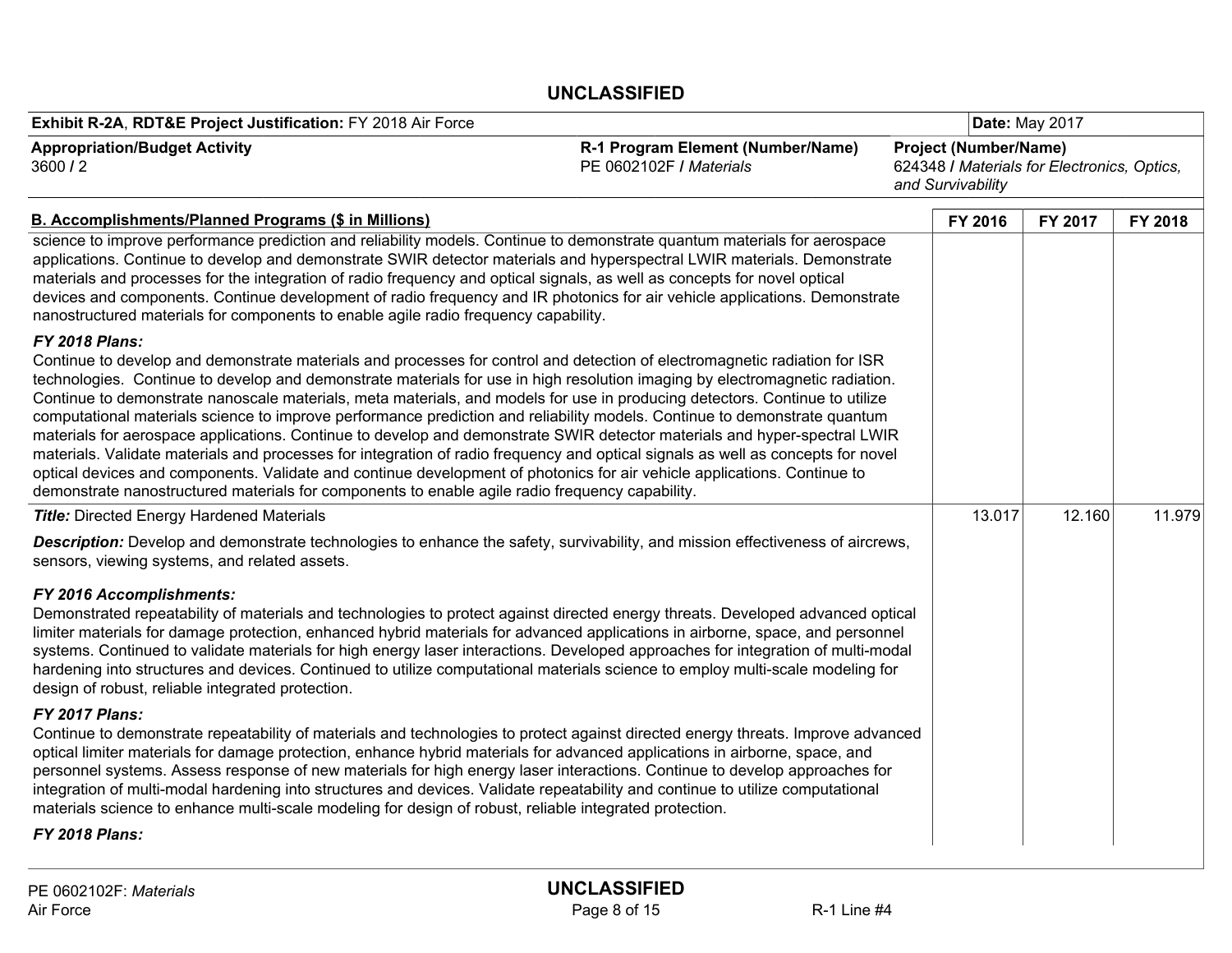| Exhibit R-2A, RDT&E Project Justification: FY 2018 Air Force                                                                                                                                                                                                                                                                                                                                                                                                                                                                                                                                                                                                          |                                                              | Date: May 2017    |                                                                             |         |         |  |
|-----------------------------------------------------------------------------------------------------------------------------------------------------------------------------------------------------------------------------------------------------------------------------------------------------------------------------------------------------------------------------------------------------------------------------------------------------------------------------------------------------------------------------------------------------------------------------------------------------------------------------------------------------------------------|--------------------------------------------------------------|-------------------|-----------------------------------------------------------------------------|---------|---------|--|
| <b>Appropriation/Budget Activity</b><br>3600/2                                                                                                                                                                                                                                                                                                                                                                                                                                                                                                                                                                                                                        | R-1 Program Element (Number/Name)<br>PE 0602102F / Materials | and Survivability | <b>Project (Number/Name)</b><br>624348 / Materials for Electronics, Optics, |         |         |  |
| <b>B. Accomplishments/Planned Programs (\$ in Millions)</b>                                                                                                                                                                                                                                                                                                                                                                                                                                                                                                                                                                                                           |                                                              |                   | FY 2016                                                                     | FY 2017 | FY 2018 |  |
| Validate and demonstrate a plethora of materials and technologies to protect against directed energy threats. Demonstrate<br>advanced optical limiter materials for damage protection, enhanced hybrid materials for advanced applications in airborne, space,<br>and personnel systems. Continue to assess response of new materials for high-energy laser interactions. Continue to develop<br>approaches for integration of multi-modal hardening into structures and devices. Continue to validate repeatability and continue to<br>utilize computational materials science to enhance multi-scale modeling for design of robust, reliable integrated protection. |                                                              |                   |                                                                             |         |         |  |
| <b>Title:</b> Laser Source Materials                                                                                                                                                                                                                                                                                                                                                                                                                                                                                                                                                                                                                                  |                                                              |                   | 1.425                                                                       | 1.315   | 1.261   |  |
| Description: Develop materials to enable higher performance high power laser sources (quasi-Continuous Wave to Continuous<br>Wave) with emphasis on laser output in the mid-IR spectral region (2-5 microns).                                                                                                                                                                                                                                                                                                                                                                                                                                                         |                                                              |                   |                                                                             |         |         |  |
| FY 2016 Accomplishments:<br>Demonstrated materials processes for fabricating new laser beam scanning devices to enable high-speed beam steering.<br>Demonstrated material and growth processes for fabricating phase-matched crystals. Improved design and fabrication of<br>waveguides for higher power pump lasing. Investigated power limitations of lasing of crystal fiber waveguide structures and<br>performance limitations. Continued investigation of quasi-phase-matched materials and developed processes to reduce<br>absorption.                                                                                                                        |                                                              |                   |                                                                             |         |         |  |
| <b>FY 2017 Plans:</b><br>Develop materials and processing technologies to control and generate directed electromagnetic energy for survivability and<br>other applications. Continue to demonstrate and model materials processes for controlling laser beam direction with optical<br>components. Demonstrate materials and models for directed energy sources. Continue development of both phase-matched<br>crystals and crystal fiber waveguides sufficiently to demonstrate subsystem capability.                                                                                                                                                                |                                                              |                   |                                                                             |         |         |  |
| <b>FY 2018 Plans:</b><br>Validate materials and process technologies to control and generate directed electromagnetic energy for survivability and other<br>applications. Continue to demonstrate and model materials processes for controlling laser beam direction and focus with optical<br>components. Continue to demonstrate materials for frequency conversion, optical coatings, mirrors and high power microwave<br>sources for directed energy sources.                                                                                                                                                                                                     |                                                              |                   |                                                                             |         |         |  |
| <b>Title:</b> Nanostructured and Biological Materials                                                                                                                                                                                                                                                                                                                                                                                                                                                                                                                                                                                                                 |                                                              |                   | 8.724                                                                       | 8.545   | 7.880   |  |
| Description: Develop enabling and foundational biotechnologies for guidance and control, rapid tagging, tracking, and<br>identification of targets, and bio-integrated electronics and sensing for Air Force applications.                                                                                                                                                                                                                                                                                                                                                                                                                                            |                                                              |                   |                                                                             |         |         |  |
| FY 2016 Accomplishments:<br>Used advanced functional materials to develop wearable sensors to monitor biomarkers that will provide insight into human<br>performance. Developed system to remove contamination on aircraft reducing spreading of diseases and corrosion. Validated                                                                                                                                                                                                                                                                                                                                                                                    |                                                              |                   |                                                                             |         |         |  |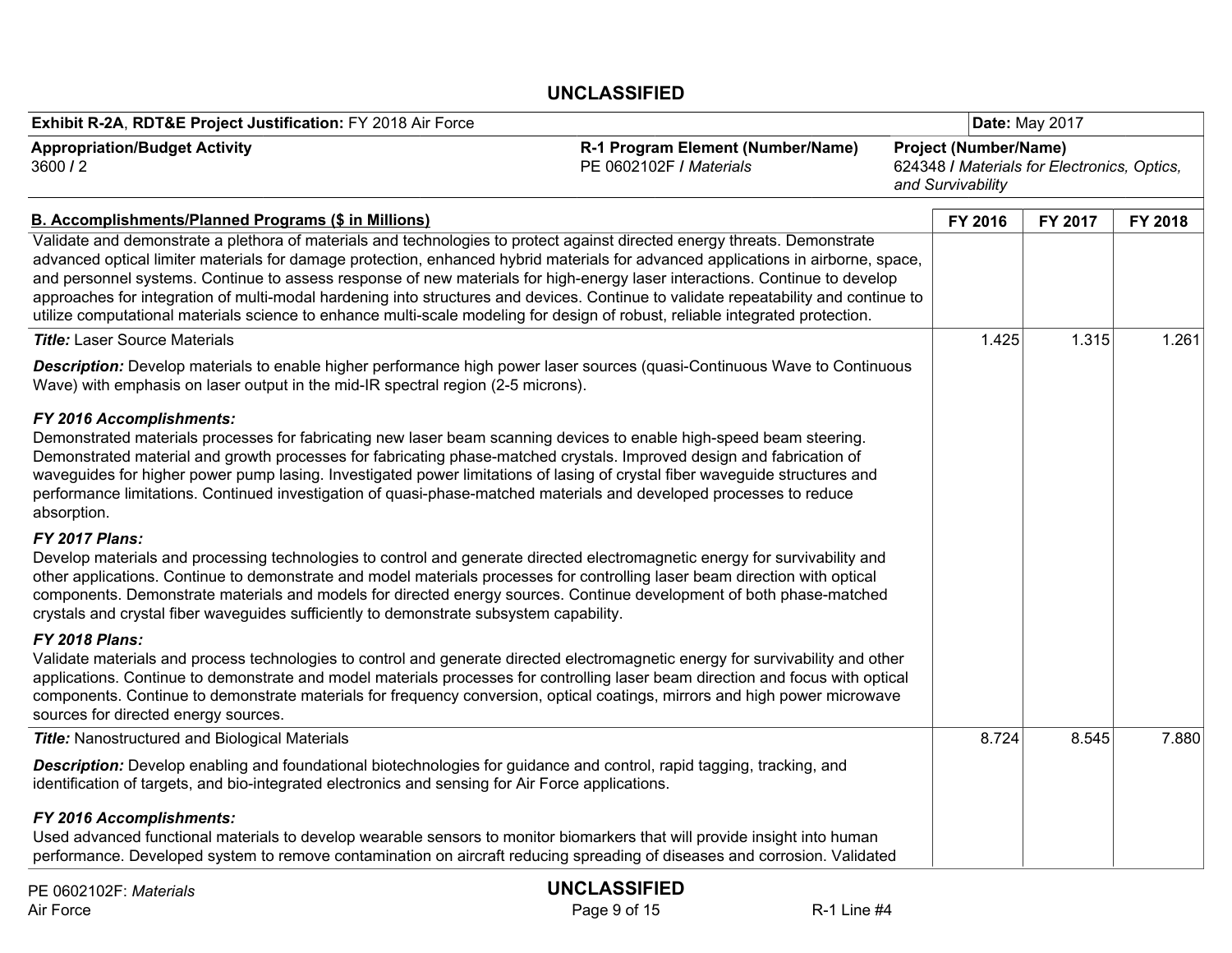| Exhibit R-2A, RDT&E Project Justification: FY 2018 Air Force                                                                                                                                                                                                                                                                                                                                                                                                                                                                                                                                                                                                                                                                                                                                                                                                                                                                                                                                                                |                                                              | Date: May 2017                                                                                   |         |         |
|-----------------------------------------------------------------------------------------------------------------------------------------------------------------------------------------------------------------------------------------------------------------------------------------------------------------------------------------------------------------------------------------------------------------------------------------------------------------------------------------------------------------------------------------------------------------------------------------------------------------------------------------------------------------------------------------------------------------------------------------------------------------------------------------------------------------------------------------------------------------------------------------------------------------------------------------------------------------------------------------------------------------------------|--------------------------------------------------------------|--------------------------------------------------------------------------------------------------|---------|---------|
| <b>Appropriation/Budget Activity</b><br>3600/2                                                                                                                                                                                                                                                                                                                                                                                                                                                                                                                                                                                                                                                                                                                                                                                                                                                                                                                                                                              | R-1 Program Element (Number/Name)<br>PE 0602102F / Materials | <b>Project (Number/Name)</b><br>624348 / Materials for Electronics, Optics,<br>and Survivability |         |         |
| <b>B. Accomplishments/Planned Programs (\$ in Millions)</b>                                                                                                                                                                                                                                                                                                                                                                                                                                                                                                                                                                                                                                                                                                                                                                                                                                                                                                                                                                 |                                                              | FY 2016                                                                                          | FY 2017 | FY 2018 |
| complex hybrid materials addressing unique requirements of Air Force sensors and electronic components. Advanced the use<br>of computational materials science to model material development and to enable rapid in-situ experimental data acquisition.<br>Validated reliable materials and processes to optimize components for compact, flexible, multi-functional devices. Developed<br>accurate methods to assess microbial interactions with material to establish risk for property degradation. Demonstrated materials<br>and processes for developing robust hybrid electronic packages on varied flexible and stretchable substrates with embedded<br>energy. Continued to focus material and process development for integration of flexible components into multi-modal platform.<br>Developed and demonstrated methods to assess reliability of nano and bio materials and processes. Supported Flexible Hybrid<br>Electronics Institute for Manufacturing Innovation and the NanoBio Manufacturing Consortium. |                                                              |                                                                                                  |         |         |
| FY 2017 Plans:<br>Continue to validate engineering, scientific, and processing methods for nano and biological materials to address unique<br>requirements for Air Force man-machine integration, and electronic components. Explore biotechnology to assess the impact<br>of microbes and fungi on Air Force systems. Continue to validate reliable materials and processes to optimize components for<br>compact, flexible, stretchable multi-functional devices. Demonstrate materials and process for functional additive manufacturing<br>of electronic components. Continue to develop methods to assess reliability of nano and bio materials and processes for Air<br>Force applications. Continue to support Flexible Hybrid Electronics Institute for Manufacturing Innovation and the NanoBio<br>Manufacturing Consortium.                                                                                                                                                                                       |                                                              |                                                                                                  |         |         |
| <b>FY 2018 Plans:</b><br>Continue to validate engineering, scientific and processing methods for nano and biological materials to address unique<br>requirements for Air Force man-machine integration, and electronic components. Continue to explore biotechnology to assess the<br>impact of microbes and fungi on Air Force systems. Continue to study reliable materials and processes to optimize components<br>for compact, flexible, stretchable multi-functional devices. Validate materials and process for functional additive manufacturing of<br>electronic components. Demonstrate methods to assess reliability of nano and bio materials and processes. Continue to support<br>Flexible Hybrid Electronics Institute for Manufacturing Innovation and the NanoBio Manufacturing Consortium.                                                                                                                                                                                                                 |                                                              |                                                                                                  |         |         |
|                                                                                                                                                                                                                                                                                                                                                                                                                                                                                                                                                                                                                                                                                                                                                                                                                                                                                                                                                                                                                             | <b>Accomplishments/Planned Programs Subtotals</b>            | 34.530                                                                                           | 32.866  | 31.523  |
| C. Other Program Funding Summary (\$ in Millions)<br>N/A<br><b>Remarks</b><br><b>D. Acquisition Strategy</b><br>N/A.                                                                                                                                                                                                                                                                                                                                                                                                                                                                                                                                                                                                                                                                                                                                                                                                                                                                                                        |                                                              |                                                                                                  |         |         |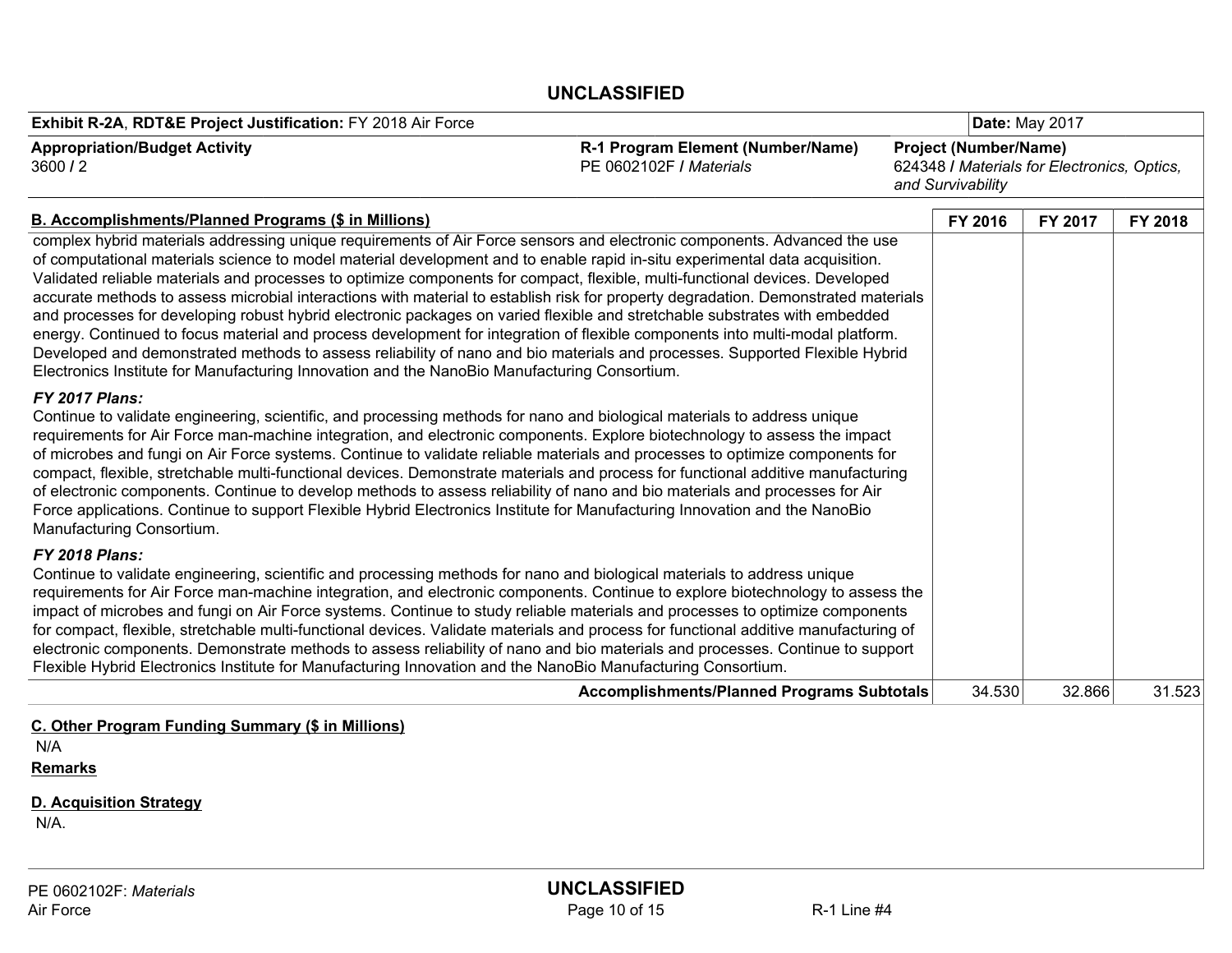| <b>Exhibit R-2A, RDT&amp;E Project Justification: FY 2018 Air Force</b> |                                          |                   | l <b>Date:</b> Mav 2017                             |
|-------------------------------------------------------------------------|------------------------------------------|-------------------|-----------------------------------------------------|
| <b>Appropriation/Budget Activity</b>                                    | <b>R-1 Program Element (Number/Name)</b> | and Survivability | <b>Project (Number/Name)</b>                        |
| 3600/2                                                                  | IPE 0602102F / <i>Materials</i>          |                   | 624348 <i>I Materials for Electronics</i> , Optics, |

#### E. Performance Metrics

Please refer to the Performance Base Budget Overview Book for information on how Air Force resources are applied and how those resources are contributing to Air Force performance goals and most importantly, how they contribute to our mission.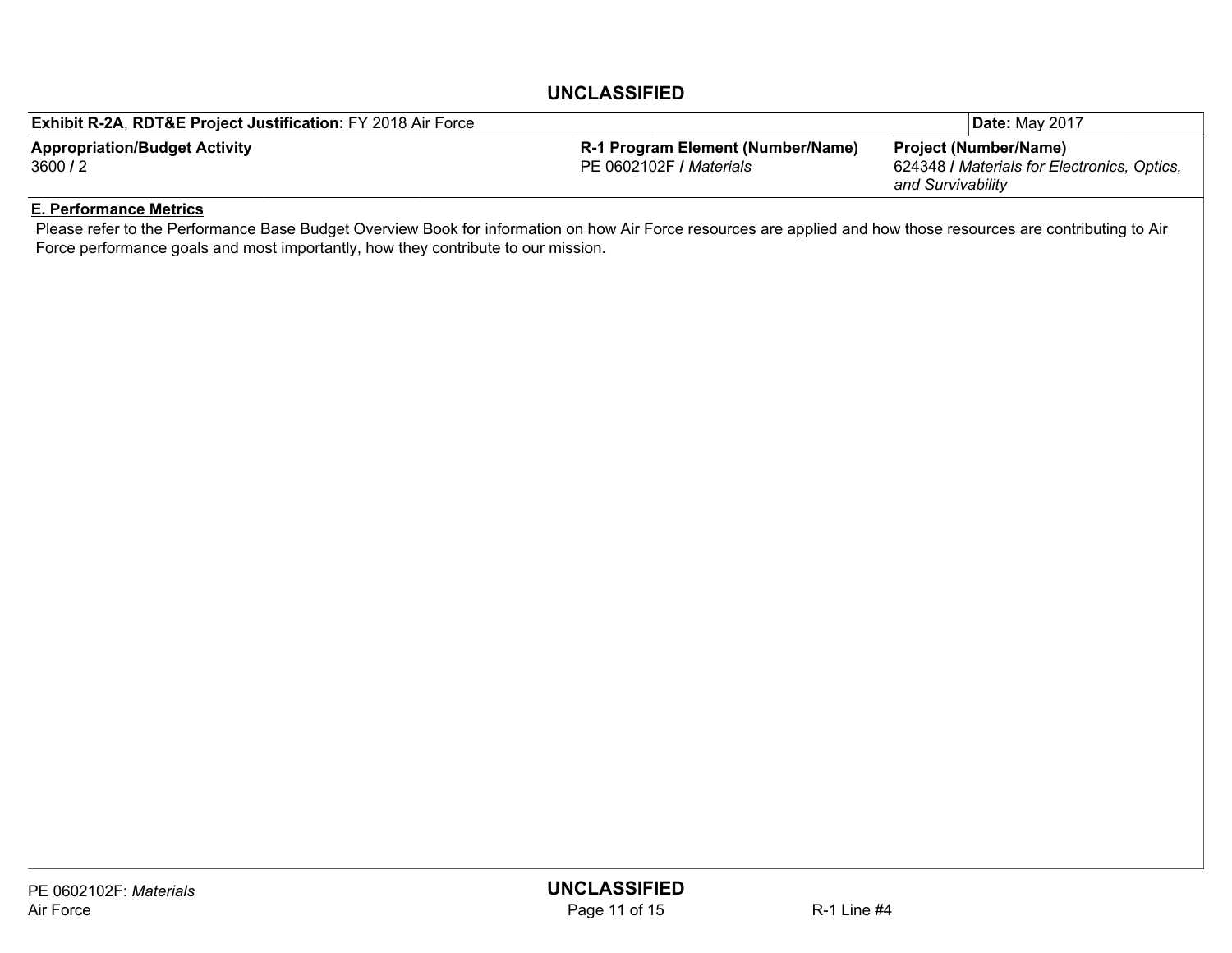| Exhibit R-2A, RDT&E Project Justification: FY 2018 Air Force                                                          |                       |         |         |                                                                                  | <b>Date: May 2017</b> |                  |         |         |         |         |                             |               |
|-----------------------------------------------------------------------------------------------------------------------|-----------------------|---------|---------|----------------------------------------------------------------------------------|-----------------------|------------------|---------|---------|---------|---------|-----------------------------|---------------|
| <b>Appropriation/Budget Activity</b><br>R-1 Program Element (Number/Name)<br>3600/2<br><b>PE 0602102F / Materials</b> |                       |         |         | <b>Project (Number/Name)</b><br>624349 / Materials Technology for<br>Sustainment |                       |                  |         |         |         |         |                             |               |
| <b>COST (\$ in Millions)</b>                                                                                          | <b>Prior</b><br>Years | FY 2016 | FY 2017 | FY 2018<br><b>Base</b>                                                           | FY 2018<br>осо        | FY 2018<br>Total | FY 2019 | FY 2020 | FY 2021 | FY 2022 | <b>Cost To</b><br> Complete | Total<br>Cost |
| 624349: Materials Technology<br>for Sustainment                                                                       |                       | 43.539  | 46.842  | 47.682                                                                           | 0.000                 | 47.682           | 44.943  | 45.838  | 46.802  | 47.947  | Continuing                  | Continuing    |

#### A. Mission Description and Budget Item Justification

This project develops materials and processing technologies to support operational Air Force mission areas by providing the ability to inspect the quality of delivered systems, transitioning more reliable and maintainable materials, establishing a capability to detect and characterize performance threatening defects, characterizing materials processes and properties necessary for materials transition, and providing quick reaction support and failure analysis to the operational commands and repair centers. Repair techniques and nondestructive inspection/evaluation (NDI/E) methods are developed that are needed for metallic and non-metallic structures, coatings, corrosion control processes, and to support integration of composite structures for aerospace systems. Various NDI/E methods are essential to ensure optimum quality in the design and production of aircraft, propulsion, and missile systems. These NDI/E methods are also essential to monitor and detect the onset of any serviceinitiated damage and/or deterioration due to aging of operational systems.

| <b>B. Accomplishments/Planned Programs (\$ in Millions)</b>                                                                                                                                                                                                                                                                                                                                                                                                                                                                                                                                                                                                                                                                                                                                                                                                                                                                                                                                                                                                                                                                                                                                                                                                                                                                                                                                                                                                                                                                    | FY 2016 | <b>FY 2017</b> | FY 2018 |
|--------------------------------------------------------------------------------------------------------------------------------------------------------------------------------------------------------------------------------------------------------------------------------------------------------------------------------------------------------------------------------------------------------------------------------------------------------------------------------------------------------------------------------------------------------------------------------------------------------------------------------------------------------------------------------------------------------------------------------------------------------------------------------------------------------------------------------------------------------------------------------------------------------------------------------------------------------------------------------------------------------------------------------------------------------------------------------------------------------------------------------------------------------------------------------------------------------------------------------------------------------------------------------------------------------------------------------------------------------------------------------------------------------------------------------------------------------------------------------------------------------------------------------|---------|----------------|---------|
| <b>Title:</b> Sensing Technologies                                                                                                                                                                                                                                                                                                                                                                                                                                                                                                                                                                                                                                                                                                                                                                                                                                                                                                                                                                                                                                                                                                                                                                                                                                                                                                                                                                                                                                                                                             | 16.503  | 16.255         | 16.689  |
| <b>Description:</b> Develop sensing and life prediction technologies to identify damage and characterize the health of aging structures,<br>propulsion systems, and low-observable materials and structures.                                                                                                                                                                                                                                                                                                                                                                                                                                                                                                                                                                                                                                                                                                                                                                                                                                                                                                                                                                                                                                                                                                                                                                                                                                                                                                                   |         |                |         |
| FY 2016 Accomplishments:<br>Developed the remote access non-destructive evaluation tool for ease of inspection to limited access areas. Demonstrated non-<br>destructive evaluation modeling capabilities and used these competencies to drive improvements in capability to detect and<br>characterize damage in realistic aerospace structures and engine components. Continued to develop approaches to address<br>the variability inherent in aerospace systems and materials and began to quantify the impact of that variability on non-destructive<br>inspection capabilities and reliability. Demonstrated advanced sensing technologies to detect and characterize changes in<br>material properties, damage evolution, and other factors that detrimentally affect aerospace systems. Continued development and<br>validation of damage state awareness approaches and methodologies for use on aerospace structures and engine components.<br>Fully automated a laboratory test system with robotic hardware and machine learning software to optimize coating inspection.<br>Continued development of advanced methods to monitor and evaluate material state awareness. Continued to demonstrate<br>enhanced metals performance in aerospace systems. Continued to develop risk-based life management approaches for turbine<br>engine structural materials.<br><b>FY 2017 Plans:</b><br>Continue to demonstrate non-destructive evaluation modeling capabilities and use these competences to drive improvements |         |                |         |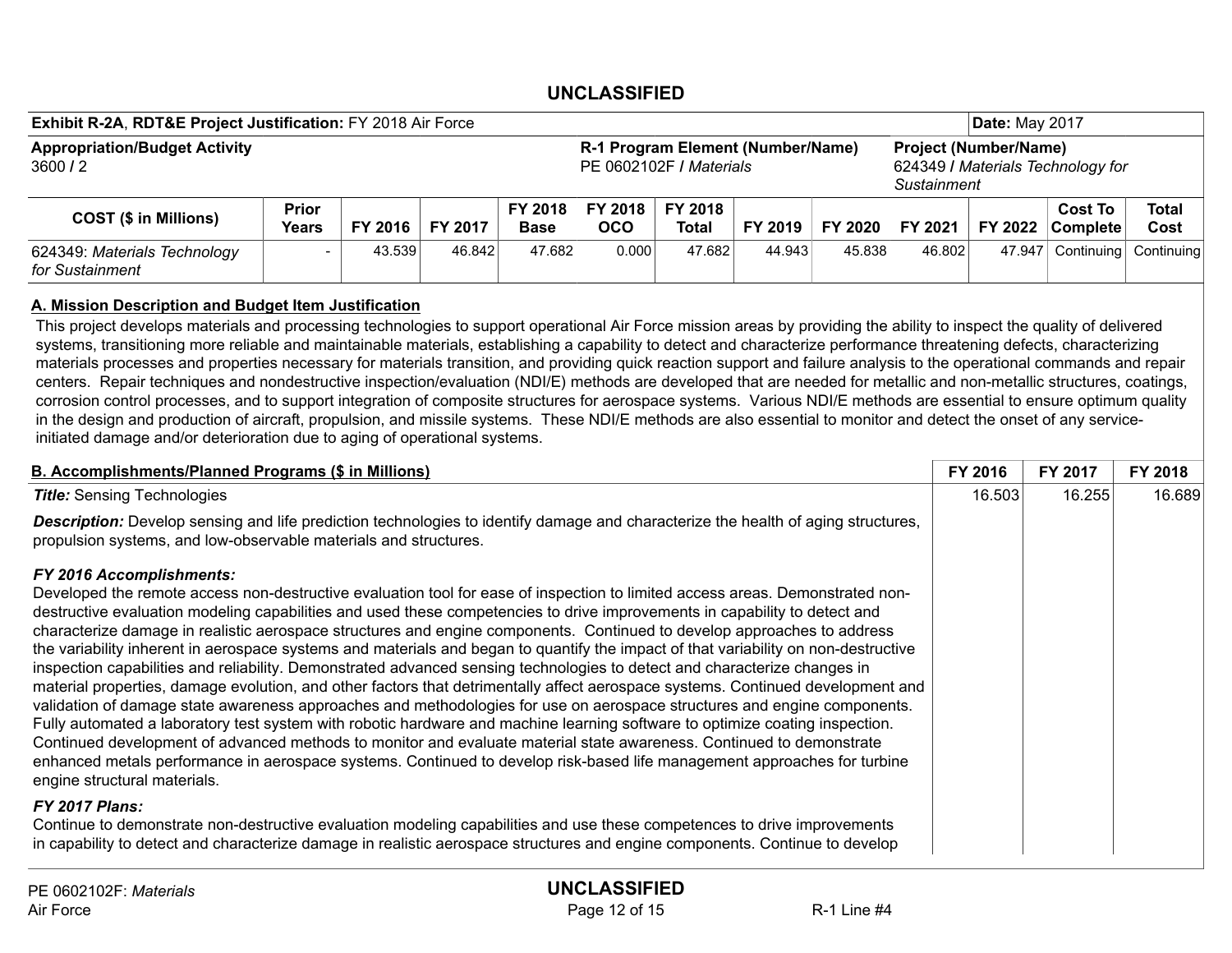| Exhibit R-2A, RDT&E Project Justification: FY 2018 Air Force                                                                                                                                                                                                                                                                                                                                                                                                                                                                                                                                                                                                                                                                                                                                                                                                                                                                                                                                                                                                                                                                                                                |                                                              |                    |                                                                   |                | Date: May 2017 |  |  |
|-----------------------------------------------------------------------------------------------------------------------------------------------------------------------------------------------------------------------------------------------------------------------------------------------------------------------------------------------------------------------------------------------------------------------------------------------------------------------------------------------------------------------------------------------------------------------------------------------------------------------------------------------------------------------------------------------------------------------------------------------------------------------------------------------------------------------------------------------------------------------------------------------------------------------------------------------------------------------------------------------------------------------------------------------------------------------------------------------------------------------------------------------------------------------------|--------------------------------------------------------------|--------------------|-------------------------------------------------------------------|----------------|----------------|--|--|
| <b>Appropriation/Budget Activity</b><br>3600/2                                                                                                                                                                                                                                                                                                                                                                                                                                                                                                                                                                                                                                                                                                                                                                                                                                                                                                                                                                                                                                                                                                                              | R-1 Program Element (Number/Name)<br>PE 0602102F / Materials | <b>Sustainment</b> | <b>Project (Number/Name)</b><br>624349 / Materials Technology for |                |                |  |  |
| <b>B. Accomplishments/Planned Programs (\$ in Millions)</b>                                                                                                                                                                                                                                                                                                                                                                                                                                                                                                                                                                                                                                                                                                                                                                                                                                                                                                                                                                                                                                                                                                                 |                                                              |                    | FY 2016                                                           | <b>FY 2017</b> | FY 2018        |  |  |
| approaches to address the variability inherent in aerospace systems and materials and begin to quantify the impact of that<br>variability on non-destructive inspection capability and reliability. Continue to demonstrate advanced sensing technologies to<br>detect and characterize changes in material properties, damage evolution, and other factors that detrimentally affect aerospace<br>systems. Continue development and validation of damage state awareness approaches and methodologies for use on aerospace<br>structures and engine components. Continue development of advanced methods to monitor and evaluate low-observable material<br>state awareness. Continue to demonstrate enhanced metals performance in aerospace systems. Continue to develop risk-based<br>life management approaches for turbine engine structural materials.                                                                                                                                                                                                                                                                                                               |                                                              |                    |                                                                   |                |                |  |  |
| <b>FY 2018 Plans:</b><br>Validate and continue to demonstrate non-destructive evaluation modeling capabilities and use these competencies to drive<br>improvements in capability to detect and characterize damage in realistic aerospace structures and engine components. Continue<br>to develop approaches to address the variability inherent in aerospace systems and materials and begin to quantify the impact of<br>that variability on non-destructive inspection capability and reliability. Continue to demonstrate advanced sensing technologies to<br>detect and characterize changes in material properties, damage evolution, and other factors that detrimentally affect aerospace<br>systems. Continue development and validation of damage state awareness approaches and methodologies for use on aerospace<br>structures and engine components. Validate and continue development of advanced methods to monitor and evaluate material<br>state awareness. Continue to demonstrate enhanced metals performance in aerospace systems. Validate and continue to develop<br>risk-based life management approaches for turbine engine structural materials. |                                                              |                    |                                                                   |                |                |  |  |
| <b>Title: Production and Repair Technologies</b>                                                                                                                                                                                                                                                                                                                                                                                                                                                                                                                                                                                                                                                                                                                                                                                                                                                                                                                                                                                                                                                                                                                            |                                                              |                    | 11.862                                                            | 12.261         | 12.397         |  |  |
| Description: Develop support capabilities, information, and processes to resolve problems with materials in the production and<br>repair of systems components and structures.                                                                                                                                                                                                                                                                                                                                                                                                                                                                                                                                                                                                                                                                                                                                                                                                                                                                                                                                                                                              |                                                              |                    |                                                                   |                |                |  |  |
| FY 2016 Accomplishments:<br>Developed a non-destructive inspection tool to confirm visual crack findings with unskilled/certified operators. Demonstrated<br>non-destructive evaluation modeling capabilities and used these competencies to drive improvements in capability to detect and<br>characterize damage in realistic aerospace structures and engine components. Continued to develop approaches to address<br>the variability inherent in aerospace systems and materials and initiated efforts to quantify the impact of that variability on<br>non-destructive inspection capability and reliability. Demonstrated advanced sensing technologies to detect and characterize<br>changes in material properties, damage evolution, and other factors that detrimentally affect aerospace systems. Continued<br>development and validation of damage state awareness approaches and methodologies for use on aerospace structures and<br>engine components. Continued to demonstrate enhanced metals performance in aerospace systems and to develop risk-based<br>life management approaches for turbine engine structural materials.<br>FY 2017 Plans:         |                                                              |                    |                                                                   |                |                |  |  |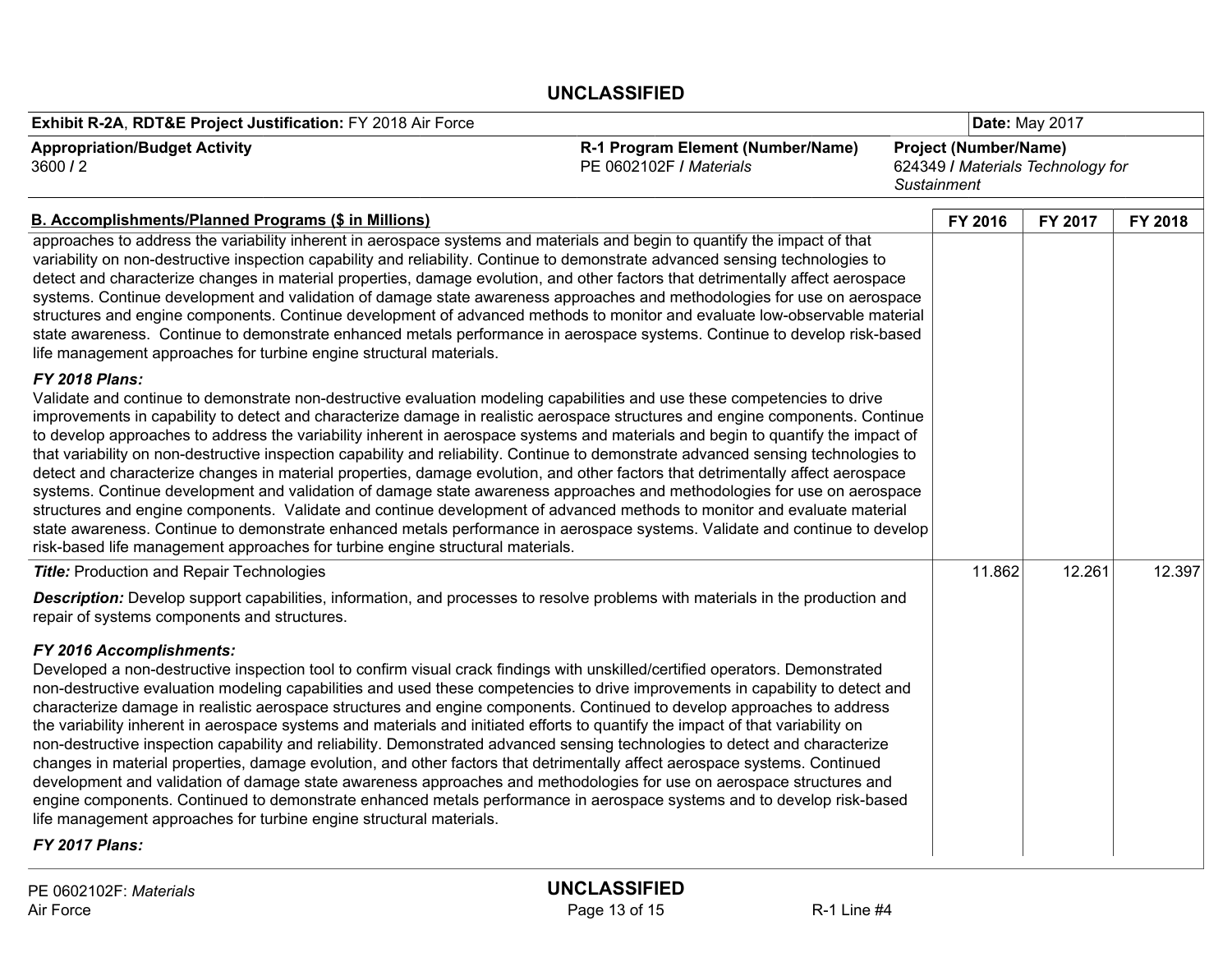| Exhibit R-2A, RDT&E Project Justification: FY 2018 Air Force                                                                                                                                                                                                                                                                                                                                                                                                                                                                                                                                                                                                                                                                                                                                                                                                                                                                                                                                                                                                                                                              |                                                              | Date: May 2017 |                                                                   |        |  |
|---------------------------------------------------------------------------------------------------------------------------------------------------------------------------------------------------------------------------------------------------------------------------------------------------------------------------------------------------------------------------------------------------------------------------------------------------------------------------------------------------------------------------------------------------------------------------------------------------------------------------------------------------------------------------------------------------------------------------------------------------------------------------------------------------------------------------------------------------------------------------------------------------------------------------------------------------------------------------------------------------------------------------------------------------------------------------------------------------------------------------|--------------------------------------------------------------|----------------|-------------------------------------------------------------------|--------|--|
| <b>Appropriation/Budget Activity</b><br>3600/2                                                                                                                                                                                                                                                                                                                                                                                                                                                                                                                                                                                                                                                                                                                                                                                                                                                                                                                                                                                                                                                                            | R-1 Program Element (Number/Name)<br>PE 0602102F / Materials | Sustainment    | <b>Project (Number/Name)</b><br>624349 / Materials Technology for |        |  |
| <b>B. Accomplishments/Planned Programs (\$ in Millions)</b>                                                                                                                                                                                                                                                                                                                                                                                                                                                                                                                                                                                                                                                                                                                                                                                                                                                                                                                                                                                                                                                               | FY 2016                                                      | FY 2017        | FY 2018                                                           |        |  |
| Continue to demonstrate non-destructive evaluation modeling capabilities and use these competences to drive improvements<br>in capability to detect and characterize damage in realistic aerospace structures and engine components. Continue to develop<br>approaches to address the variability inherent in aerospace systems and materials and begin to quantify the impact of that<br>variability on non-destructive inspection capability and reliability. Continue to demonstrate advanced sensing technologies to<br>detect and characterize changes in material properties, damage evolution, and other factors that detrimentally affect aerospace<br>systems. Continue development and validation of damage-state awareness approaches and methodologies for use on aerospace<br>structures and engine components. Continue development of advanced methods to monitor and evaluate low-observable<br>material-state awareness. Continue to demonstrate enhanced metals performance in aerospace systems. Continue to develop<br>risk-based life management approaches for turbine engine structural materials. |                                                              |                |                                                                   |        |  |
| <b>FY 2018 Plans:</b><br>Substantiate repeatability and demonstrate advanced materials and processes technology to repair and extend the life of Air<br>Force legacy systems. Further refine through demonstration the understanding of failure limits for emerging Air Force systems.<br>Advance the analysis and development of improved lifecycle prediction test methods and techniques to understand effects of<br>service environments, corrosion, residual stresses, and material processes on structural and functional materials. Improve the<br>continued assessment of advanced materials, processes and designs for improved repair and maintainability and life cycle cost<br>of outer-moldline coatings, access panel treatments, and multifunctional systems. Further advance low observable affordability<br>technologies and processes to reduce maintenance costs of these materials.                                                                                                                                                                                                                   |                                                              |                |                                                                   |        |  |
| <b>Title:</b> Failure Analysis Technologies                                                                                                                                                                                                                                                                                                                                                                                                                                                                                                                                                                                                                                                                                                                                                                                                                                                                                                                                                                                                                                                                               |                                                              | 15.174         | 18.326                                                            | 18.596 |  |
| <b>Description:</b> Develop support capabilities, information, and processes to resolve materials problems and provide electronic and<br>structural failure analysis of components.                                                                                                                                                                                                                                                                                                                                                                                                                                                                                                                                                                                                                                                                                                                                                                                                                                                                                                                                       |                                                              |                |                                                                   |        |  |
| FY 2016 Accomplishments:<br>Performed quick response failure analyses and materials investigations. Improved analysis techniques to determine root cause<br>materials failure/degradation. Provided advanced materials solutions to ensure critical warfighter system availability and safety<br>of flight. Enhanced development of functional materials failure analysis capabilities. Validated advanced electrostatic discharge<br>protection technologies and procedures for emerging avionics subsystems. Discovered environmentally safe materials and<br>processes for extending the life of aluminum aircraft components. Transitioned advanced test methods for analyzing electrical and<br>structural failures of emerging materials. Developed and transitioned materials with high durability and protection for high power<br>wiring technologies for Air Force weapons systems. Provided advanced materials solutions to improve systems sustainment in<br>field and Air Force Program Offices.<br>FY 2017 Plans:                                                                                           |                                                              |                |                                                                   |        |  |